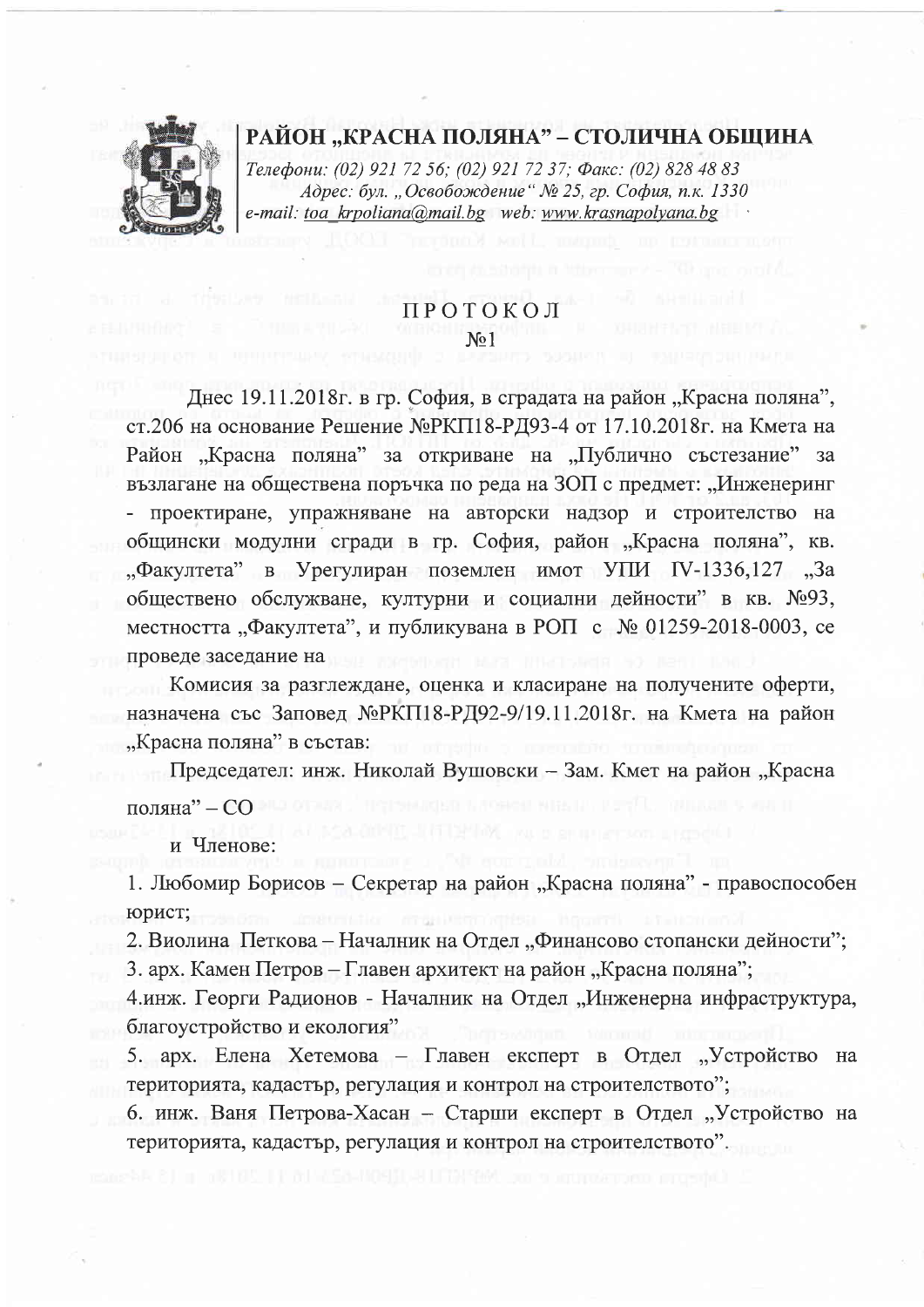Председателят на комисията инж. Николай Вушовски, установи, че всички поканени членове на комисията за днешното заседание, присъстват лично. Комисията има кворум и може да взима решения.

На заседанието присъства г-н Иван Алексиев – упълномощен представител на фирма "Пам Консулт" ЕООД, участващ в Сдружение "Модулор Ф" - участник в процедурата.

Поканена бе г-жа Венета Пенева, младши експерт в отдел "Административно  $\mathbf H$ информационно обслужване"  $\overline{B}$ районната администрация да донесе списъка с фирмите участници и подадените непрозрачни опаковки с оферти. Председателят на комисията прие  $3/\text{rph}/$ броя затворени непрозрачни опаковки с оферти, за което се подписа Протокол съгласно чл.48, ал.6 от ППЗОП. Членовете на комисията се запознаха с имената на фирмите, след което подписаха декларации по чл. 103, ал.2 от ЗОП. Не бяха направени самоотводи.

І. Председателят на комисията инж. Николай Вушовски на основание чл. 54, ал.1 от ППЗОП, откри в 14:05 часа заседанието на комисията и запозна присъстващите със Заповедта за назначаване на комисията и поставените й задачи.

След това се пристъпи към проверка целостта на всяка от трите подадени непрозрачни опаковки с оферти. Не се констатираха нередности.

На основание чл.54, ал.3 от ППЗОП, комисията пристъпи към отваряне на непрозрачните опаковки с оферти по реда на тяхното постъпване, оповестяване на тяхното съдържание и наличието на отделен запечатан плик с надпис "Предлагани ценови параметри", както следва:

1. Оферта постъпила с вх. №РКП18-ДР00-624/16.11.2018г. в 15:42часа на Сдружение "Модулор Ф", с участници в сдружението: фирма "Пам Консулт" ЕООД и фирма "Менкаура" ЕООД.

Комисията отвори непрозрачната опаковка, оповести нейното съдържание, констатира, че съдържа опис на представените документи, документи по чл. 39, ал.2 (ЕЕДОП на електронен носител) и ал. 3 от ППЗОП, техническо предложение и отделен запечатан плик с надпис "Предлагани ценови параметри". Комисията установи, че всички документи, посочени в списъка-опис са налице. Трима от членовете на комисията подписаха на основание чл.54, ал.4 от ППЗОП всяка страница от техническото предложение и приложенията към него, както и плика с надпис "Предлагани ценови параметри".

2. Оферта постъпила с вх. №РКП18-ДР00-625/16.11.2018г. в 15:44часа

 $\overline{2}$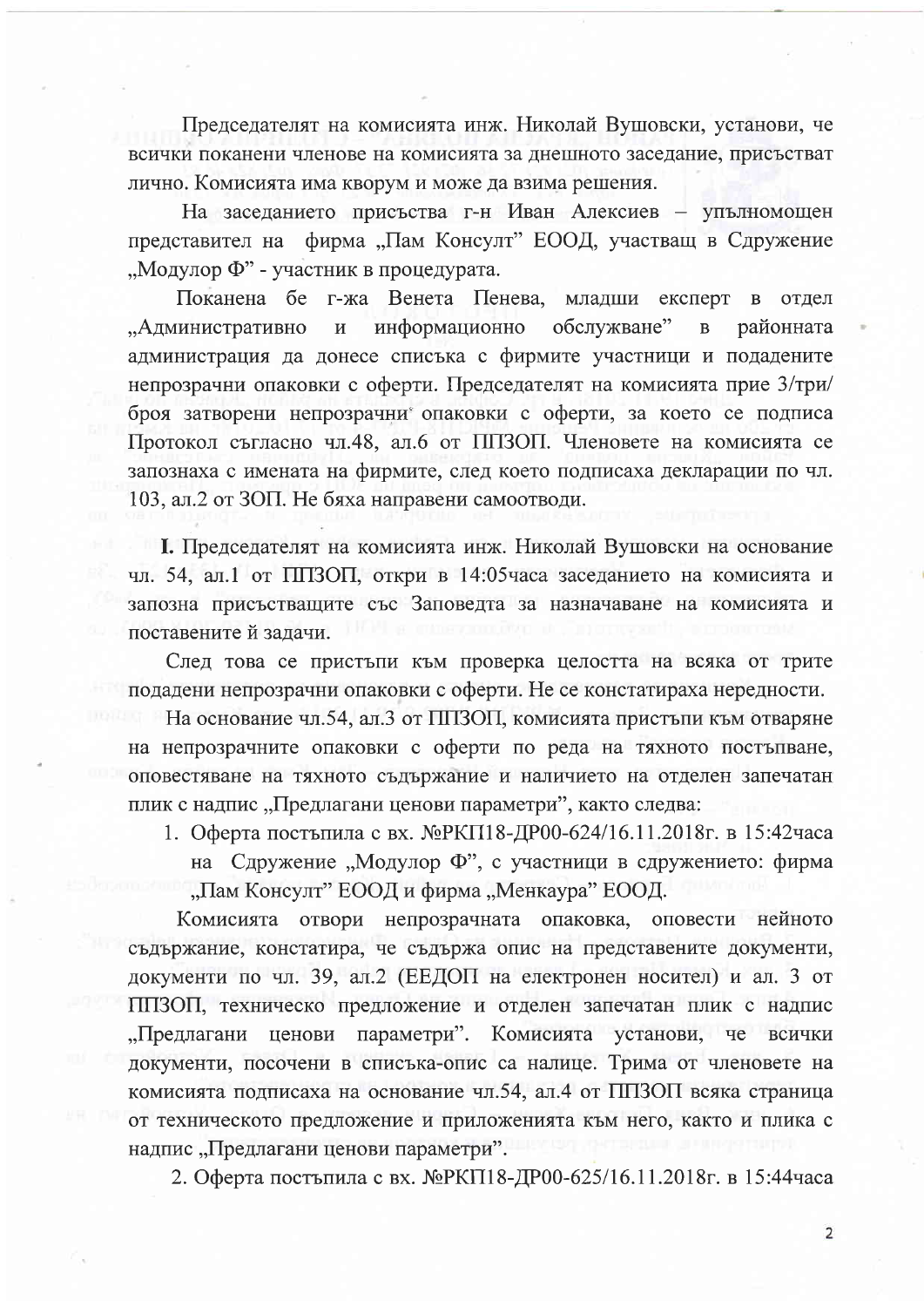на фирма "А-три архитектура и изпълнения" ООД.

Комисията отвори непрозрачната опаковка, оповести нейното съдържание, констатира, че съдържа опис на представените документи, документи по чл. 39, ал.2 (ЕЕДОП на електронен носител) и ал. 3 от ППЗОП, техническо предложение и отделен запечатан плик с надпис "Предлагани ценови параметри". Комисията установи, всички че документи, посочени в списъка-опис са налице. Трима от членовете на комисията подписаха на основание чл.54, ал.4 от ППЗОП всяка страница от техническото предложение и приложенията към него, както и плика с надпис "Предлагани ценови параметри".

комисията предложи присъстващия Председателят на на упълномощен представител на участник в процедурата да подпише плика с "Предлагани ценови параметри" и техническото предложение. надпис да подписва представител, заяви че He желае Упълномощеният документите.

3. Оферта постъпила с вх. №РКП18-ДР00-626/16.11.2018г. в 16:50часа "НАЙС БИЛДИНГ" ЕООД. на фирма

нейното отвори непрозрачната опаковка, оповести Комисията съдържание, констатира, че съдържа опис на представените документи, документи по чл. 39, ал.2 (ЕЕДОП на електронен носител) и ал. 3 от ППЗОП, техническо предложение и отделен запечатан плик с надпис параметри". Комисията че установи, всички "Предлагани ценови документи, посочени в списъка-опис са налице. Трима от членовете на комисията подписаха на основание чл.54, ал.4 от ППЗОП всяка страница от техническото предложение и приложенията към него, както и плика с надпис "Предлагани ценови параметри".

присъстващия предложи на Председателят комисията на упълномощен представител на участник в процедурата да подпише плика с надпис "Предлагани ценови параметри" и техническото предложение. представител, желае подписва Упълномощеният заяви че He да документите.

Председателят на комисията инж. Н. Вушовски, призова присъстващия представител на участник в процедурата да постави въпроси или питания за процедурните действия на комисията до момента. Такива не бяха направени. Предвид обстоятелството, че са изпълнени изискванията по процедурата на чл.54, ал.3, ал.4 и ал.5 от ППЗОП, инж. Н. Вушовски покани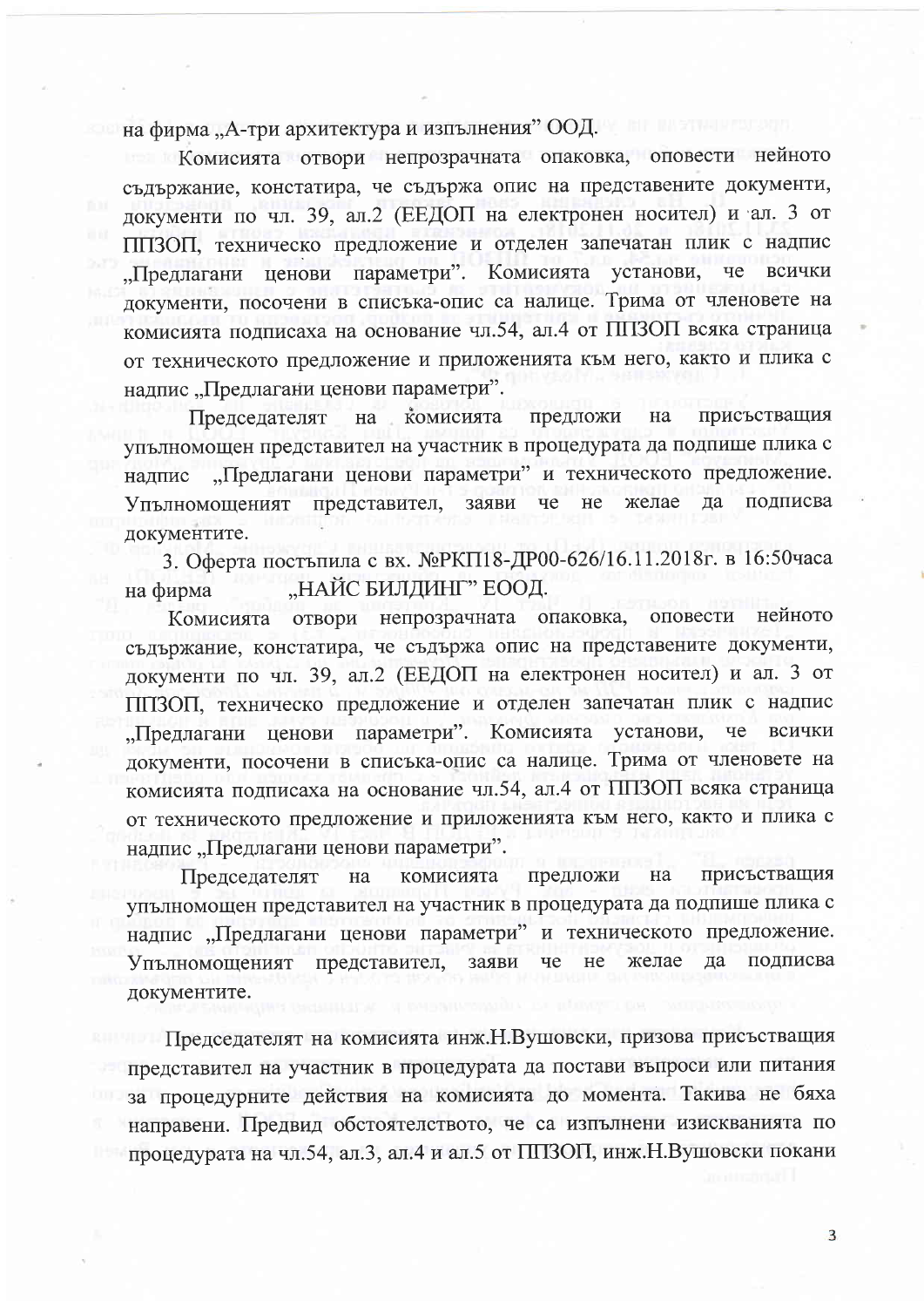представителя на участника да напусне заседанието, с което в 14:35 часа приключи публичната част от заседанието на комисията в днешния ден.

II. На следващи свои закрити заседания, проведени **H<sub>2</sub>** 23.11.2018г и 26.11.2018г. комисията продължи своята работа **H<sub>2</sub>** основание чл.54, ал.7 от ППЗОП по разглеждане и запознаване със съдържанието на документите за съответствие с изискванията към личното състояние и критериите за подбор, поставени от възложителя, както следва:

1. Сдружение "Модулор Ф".

Участникът е приложил договор за създаване на консорциум. Участници в сдружението са фирма "Пам Консулт" ЕООД и фирма "Менкаура" ЕООД. Упълномощен да представлява Сдружение "Модулор Ф", съгласно приложения договор е г-н Румен Първанов.

Участникът е представил електронно подписан с квалифициран електронен подпис (КЕП) от представляващия Сдружение "Модулор Ф", Единен европейски документ за обществени поръчки (ЕЕДОП) на магнитен носител. В Част IV "Критерии за подбор", раздел "В": "Технически и професионални способности", т.3) е декларирал опит относно извършено проектиране: "Проектиране на сграда за обществено строителство с РЗП не по-малко от 4000кв.м., а именно Подобект Хотел от Комплекс със смесени функции.", с посочени сума, дата и получател. От така изложеното кратко описание на обекта комисията не може да установи дали извършената дейност е с предмет сходен или идентичен с тези на настоящата обществена поръчка.

Участникът е посочил в ЕЕДОП В Част IV "Критерии за подбор", раздел "В": "Технически и професионални способности" - Ръководител проектантски екип - арх. Румен Първанов, за който не е посочена информация съгласно поставените от възложителя критерии за подбор в обявлението и документацията за участие относно наличието на: ".... опит в проектирането на минимум един обект сходен с предмета на поръчката - проектиране на сгради за обществено и жилищно строителство."

Комисията извърши справка на електронната страница на Агенция по вписванията -Търговския регистър с адрес: https://public.brra.bg/CheckUps/Verifications/ActiveCondition.ra относно актуалното състояние на фирма "Пам Консулт" ЕООД - участник в сдружението и установи, че управител на дружеството е г-н Румен Първанов.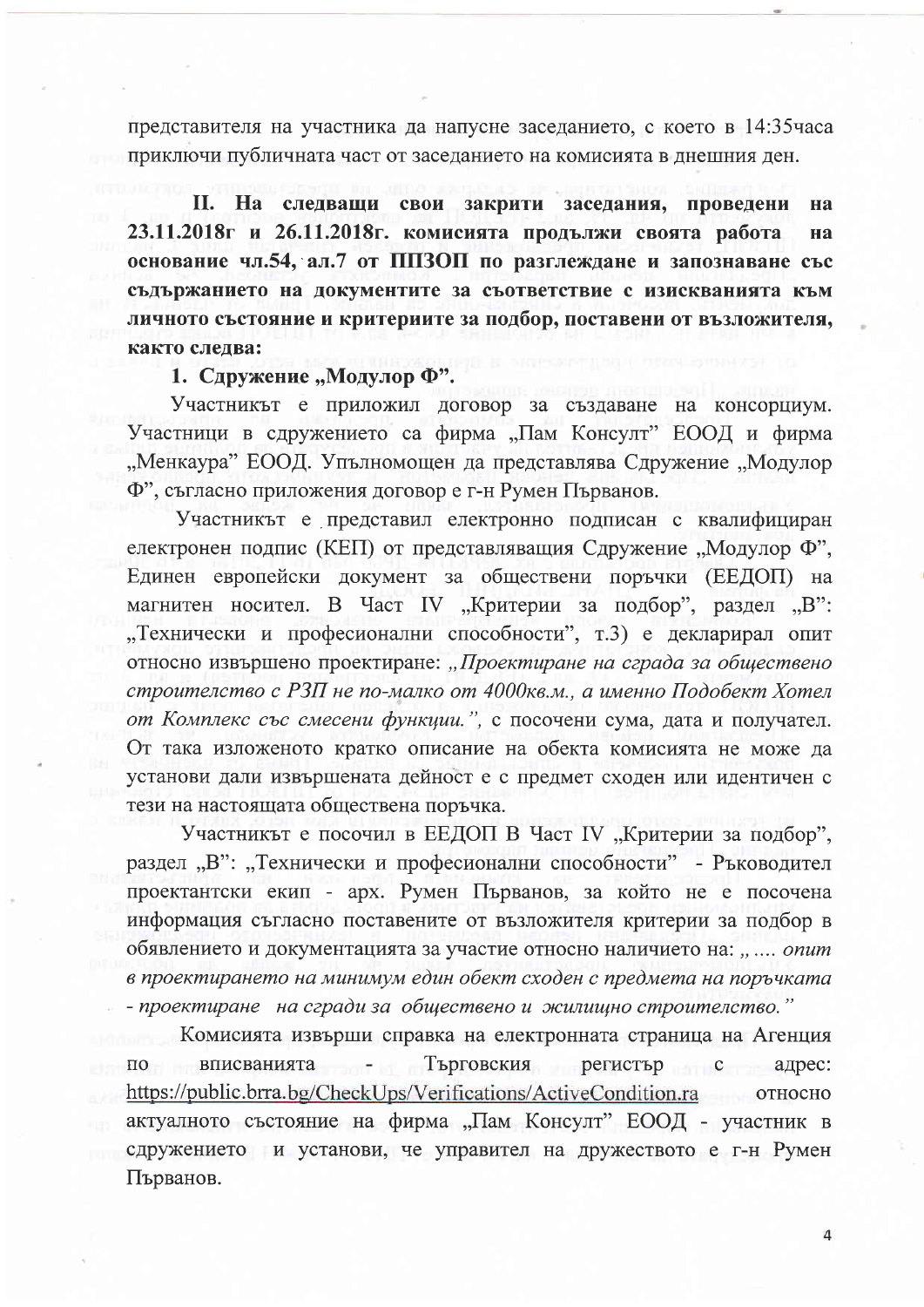Участникът в сдружението - фирма "Пам Консулт" ЕООД е представил електронно подписан с квалифициран електронен подпис (КЕП) от управителя, Единен европейски документ за обществени поръчки (ЕЕДОП) на магнитен носител. В представения ЕЕДОП комисията констатира наличието на еднакви непълноти, с непълнотите посочени погоре в представения ЕЕДОП от сдружението.

Комисията извърши справка на електронната страница на Агенция по вписванията - Търговския регистър с адрес: https://public.brra.bg/CheckUps/Verifications/ActiveCondition.ra относно актуалното състояние на фирма "Менкаура" ЕООД - участник в сдружението и установи, че управител на дружеството е г-н Димитър Атанасов.

Участникът в сдружението фирма "Менкаура" ЕООД е представил електронно подписан с квалифициран електронен подпис (КЕП) от управителя, Единен европейски документ за обществени поръчки (ЕЕДОП) на магнитен носител, декларирал е в него всички обстоятелства за съответствие с изискванията към личното състояние и критериите за подбор, поставени от възложителя в документацията за участие и обявлението в настоящата процедура и е представил всички изискани образци на документи.

mente province a formation in series to the

### **2. Фирма "А-три архитектура и изпълнения" ООД**

Комисията извърши справка на електронната страница на Агенция вписванията - Търговския регистър с адрес:  $\overline{10}$ https://public.brra.bg/CheckUps/Verifications/ActiveCondition.ra относно актуалното състояние на фирма "А-три архитектура и изпълнения" ООД и установи, че управители и съдружници в дружеството с ограничена отговорност са г-н Георги Савов и г-н Николай Симеонов.

Участникът е представил електронно подписан с квалифицирани електронни подписи (КЕП) от управителите, Единен европейски документ за обществени поръчки (ЕЕДОП) на магнитен носител. Декларирал е в ЕЕДОП, че ще използва подизпълнител фирма - "Вамос" ООД, за изпълнение на проектиране и осъществяване на авторски надзор. Участникът не е попълнил Част II "Информация за икономическия оператор", раздел "В": "Информация относно използването капацитета на други субекти".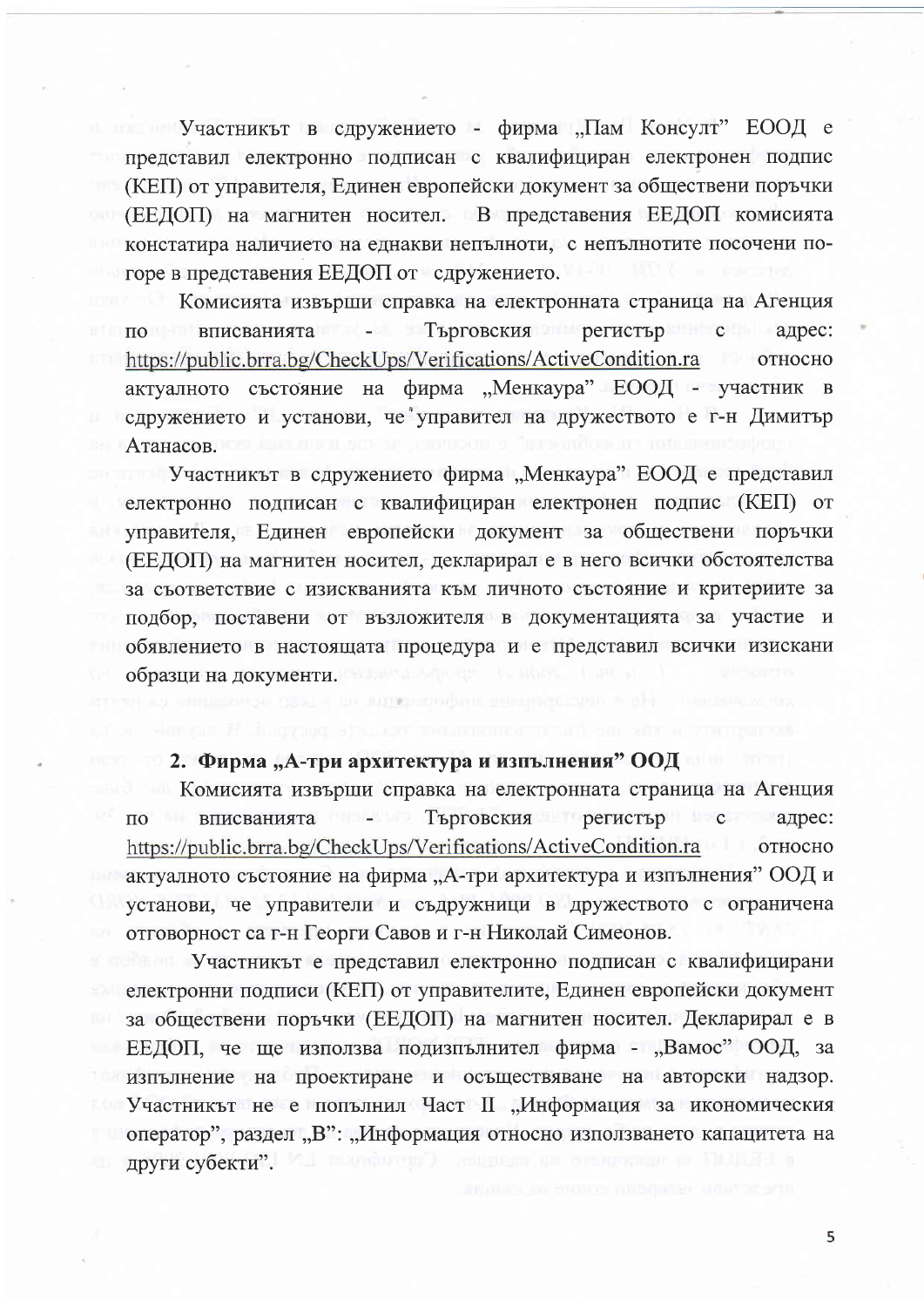В Част IV "Критерии за подбор", раздел "В": "Технически и професионални способности", участникът е декларирал следния опит относно извършено строителство: "Изпълнение на СМР на обект: "Високоетажна жилищна сграда с център за подкрепа на личностно развитие и изучаване на чужди езици, ателиета, надземни и подземни гаражи в УПИ IV-19.20, кв.217, м. "Западно направление", район "Възраждане", с посочен срок на изпълнение и възложители. От така декларирания опит комисията не може да установи дали извършената дейност е с предмет сходен или идентичен с тези на настоящата обществена поръчка.

В Част IV "Критерии за подбор", раздел "В": "Технически и професионални способности" е посочил, че ще използва екип от трима на брой експерти за изпълнение на строителството. За двама от експертите не е декларирана информация съгласно поставените от възложителя в обявлението и документацията за участие условия: за Техническия ръководител информация относно "...- минимум 5 години професионален опит по специалността; - да е ръководил минимум 1 обект с предмет, сходен с предмета на поръчката - изграждане на обществени и /или жилишни сгради."; за Отговорник за контрола на качеството информация относно "... 1 (една) година професионален опит в контрола на качеството". Не е декларирана информация на какво основание са наети експертите и как ще бъдат използвани техните ресурси. В случай, че са трети лица по смисъла на чл. 65 от ЗОП, следва за всяко от тези технически лица, чиито ресурси ще използва участникът да бъде представен попълнен отделен ЕЕДОП, съгласно изискванията на чл. 39, ал.2, т.1 от ППЗОП.

Участникът е декларирал наличието на "Сертификат на система за управление съгласно ISO 9001:2015, рег. №44 100 17 32 0133 TUF NORD  $SERT$  до 15.05.2020г.", като не е посочен предмета и обхвата на сертификата, съгласно поставените от възложителя критерии за подбор в обявлението и документацията за участие. Комисията извърши проверка на електронната страница с адрес: https://www.tuv-nord.com/bg/bg/home/ на сертифициращата организация "TUF NORD" за наличието на публикуван сертификат с посочения регистрационен индекс. Публикуван сертификат на издаден на името на Фирма "А-три архитектура и изпълнения" ООД под горния индекс не бе открит. Участникът следва да декларира информация в ЕЕДОП за наличието на валиден Сертификат EN ISO 9001:2008 и да представи заверено копие на същия.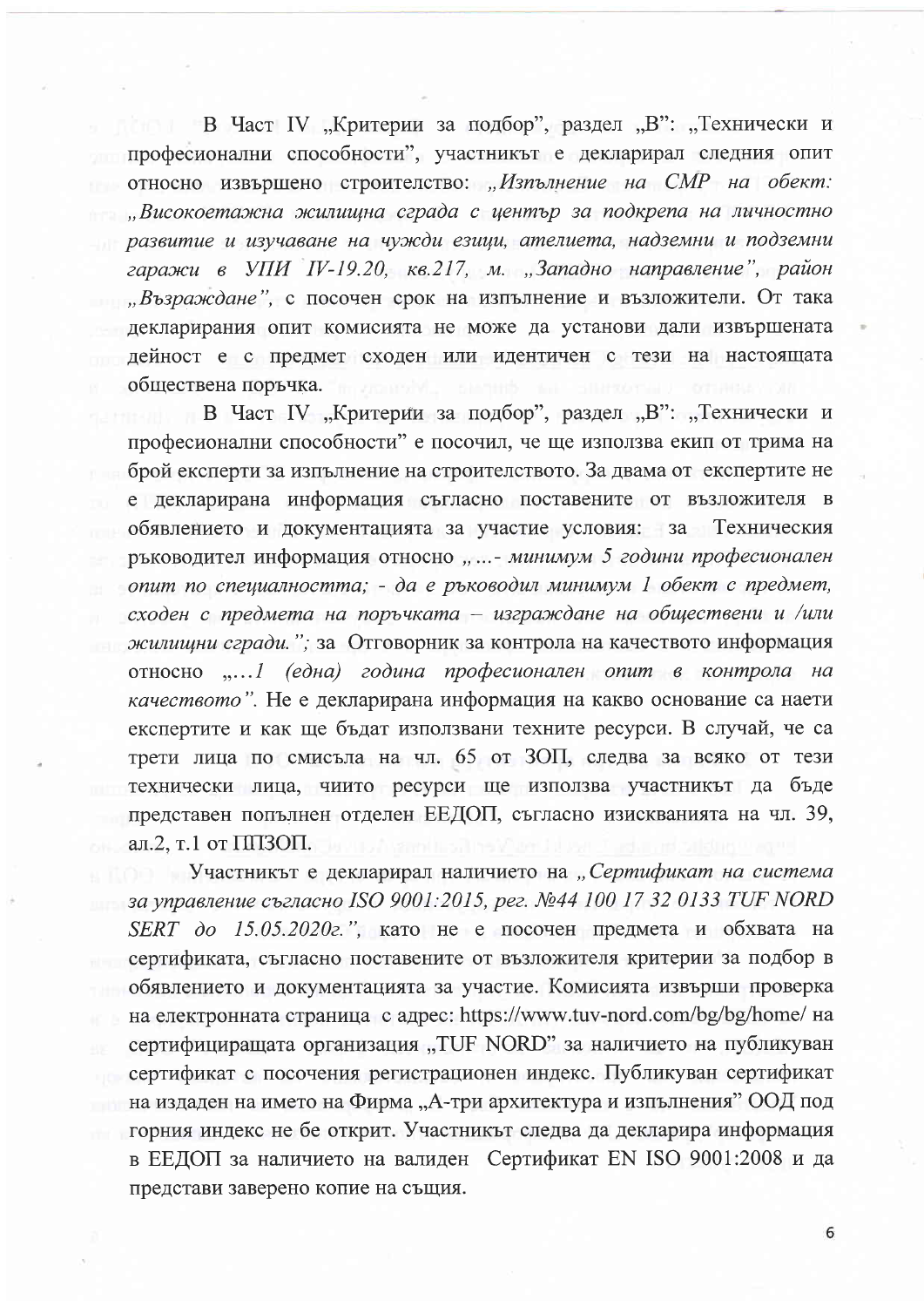Участникът е представил заявление за участие, в което е посочил, че ще използва подизпълнител за изпълнение на предмета на поръчката за част проектиране - фирма "Вамос" ООД.

Комисията извърши справка на електронната страница на Агенция Търговския регистър с адрес: tontro a se вписванията ПО https://public.brra.bg/CheckUps/Verifications/ActiveCondition.ra относно актуалното състояние на фирма "Вамос" ООД и установи, че управители и съдружници в дружеството с ограничена отговорност са г-н Пламен Генчев, г-н Георги Савов, г-н Николай Симеонов и г-н Деян Дечев.

полписан Подизпълнителят е представил електронно  $\mathbf C$ квалифицирани електронни подписи (КЕП) от управителите, Единен европейски документ за обществени поръчки (ЕЕДОП) на магнитен носител. Фирмата не е посочила, че участва в поръчката с фирма "А-три архитектура и изпълнения" ООД и че е в качеството си на подизпълнител.

В Част IV "Критерии за подбор", раздел "В": "Технически и професионални способности", подизпълнителят е декларирал следния опит относно извършено проектиране: "Изготвяне на инвестиционен проект и осъществяване на авторски надзор на проект: Многофункционална сграда с шоурум, офиси и складове, рампа за зареждане, открит паркинг и КТП в УПИ І-169, кв.2А, м. "НПЗ - Искър III част", район Искър, гр.София."; "Изготвяне на инвестиционен проект и осъществяване на авторски надзор на проект: Производствена база, КПП, трафопост и подземен кабел" в УПИ 34.349 - за производствена дейност, офиси, общежитие в землището на с. Бенковски, обл. Пловдив." с посочени, суми, дати и възложители. От така декларирания опит комисията не може да установи дали извършените дейности са с предмет сходен или идентичен с тези на настоящата обществена поръчка.

Подизпълнителят е декларирал в Част II, раздел "В": "Информация, относно използването капацитета на други субекти", че няма да използва капацитета на други субекти, за да изпълни критериите за подбор. В Част IV "Критерии за подбор", раздел "В": "Технически и професионални способности" е посочил, че ще използва екип от единадесет на брой експерти за изпълнение на проектирането. За посочените лица липсва информация относно техния професионален опит (съгласно поставените от възложителя условия), на какво основание са наети и как ще бъдат използвани техните ресурси. В случай, че са трети лица по смисъла на чл. 65 от ЗОП, следва за всяко от тези технически лица, чиито ресурси ще

 $\overline{7}$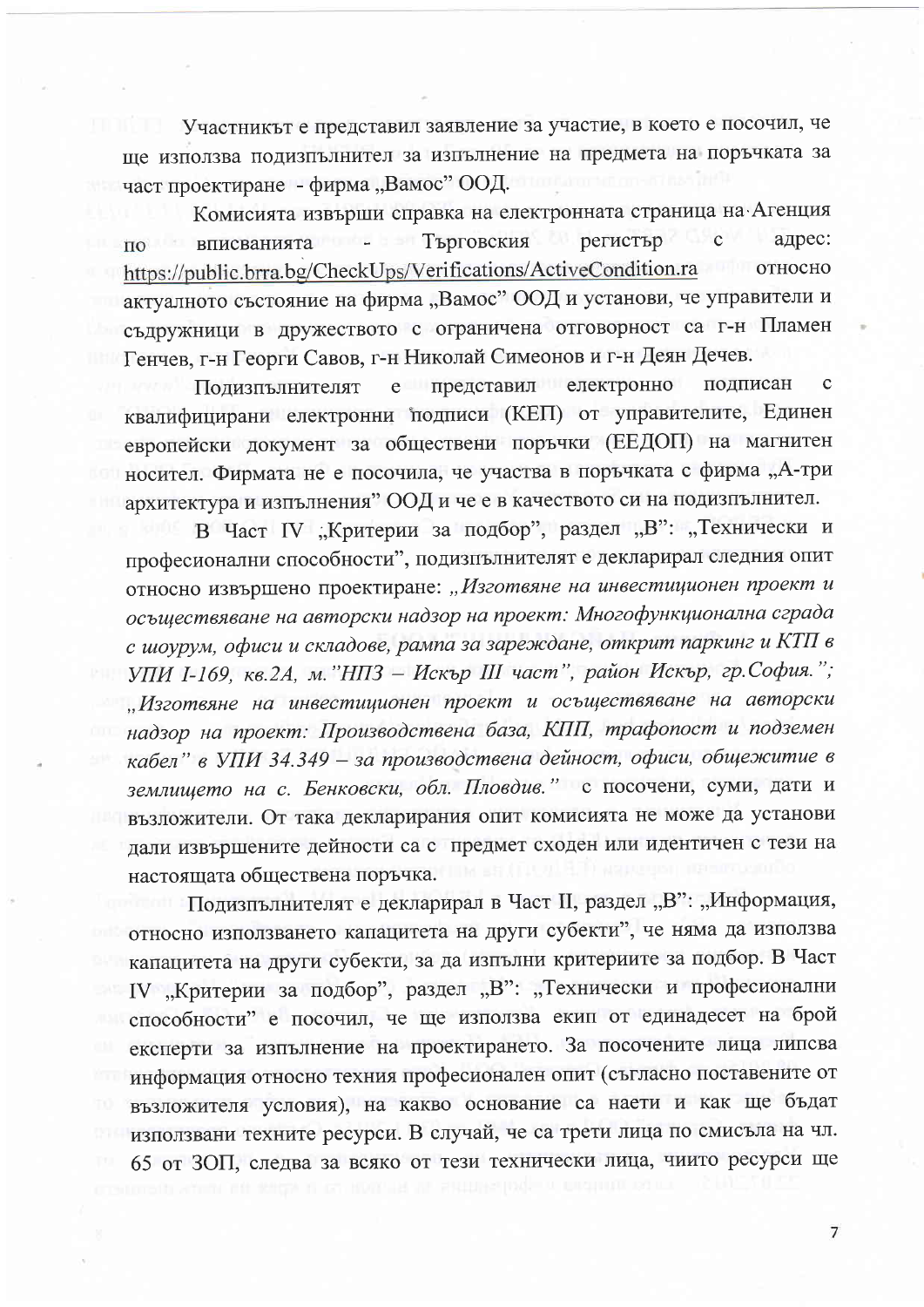използва участникът да бъде представен попълнен отделен ЕЕДОП, съгласно изискванията на чл. 39, ал.2, т.1 от ППЗОП.

Фирмата-подизпълнител е декларирала наличието на "Сертификат на система за управление съгласно ISO 9001:2015, рег. №44 100 17 32 0133 TUF NORD SERT до 15.05.2020г.", като не е посочен предмета и обхвата на сертификата, съгласно поставените от възложителя критерии за подбор в обявлението и документацията за участие и дадените указания: "Подизпълнителите трябва да отговарят на изискването съобразно вида и дела от поръчката, който ще изпълняват." Комисията извърши на електронната страница с адрес: https://www.tuvпроверка nord.com/bg/bg/home/ на сертифициращата организация "TUF NORD" за наличието на публикуван сертификат с посочения регистрационен индекс. Публикуван сертификат на издаден на името на Фирма "Вамос" ООД под горния индекс не бе открит. Участникът следва да декларира информация в ЕЕДОП за наличието на валиден Сертификат EN ISO 9001:2008 и да представи заверено копие на същия.

#### 3. Фирма "НАЙС БИЛДИНГ" ЕООД

Комисията извърши справка на електронната страница на Агенция Търговския регистър вписванията ÷. с адрес: ПО https://public.brra.bg/CheckUps/Verifications/ActiveCondition.ra относно актуалното състояние на фирма "НАЙС БИЛДИНГ" ЕООД и установи, че управител на дружеството е г-н Наско Иванов.

Участникът е представил електронно подписан с квалифициран електронен подпис (КЕП) от управителя Единен европейски документ за обществени поръчки (ЕЕДОП) на магнитен носител.

Участникът е декларирал в ЕЕДОП В Част IV "Критерии за подбор", раздел "В": "Технически и професионални способности" относно извършено проектиране - 1 (една) дейност: "Проектиране на жилищна сграда III-та категория в ж.к. Младост 1, бул. "Йерусалим". Проектиране по част Архитектурна, Конструкции, Електро, ВиК, ОВ, Геодезия, Енергийна ефективност, ПБЗ, Пожарна безопасност.", извършена на 08.2015г. за фирма "Структо" ООД. Като доказателство за декларираната дейност участникът е приложил Удостоверение за добро изпълнение от фирма "Структо" ООД с изх. №01 от 03.11.2015г. Съгласно представеното Удостоверение изпълнението на проектирането е по договор от 22.07.2015г., като липсва информация за началото и края на изпълнението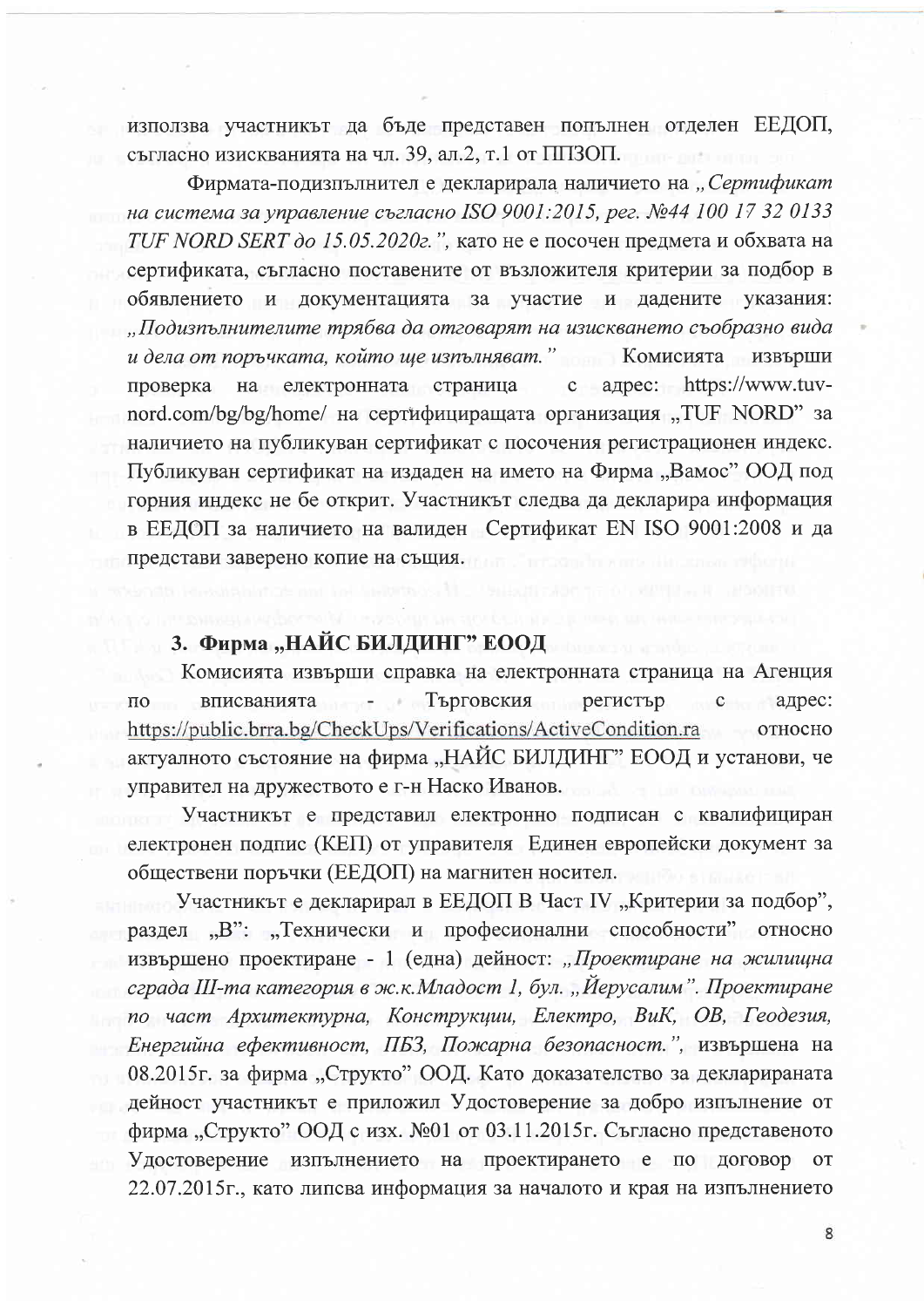на посочения договор, от която комисията да установи отговаря ли участникът на посочения критерий за подбор, посочен от възложителя в обявлението и документацията за участие: "Участникът трябва да е изпълнил минимум 1 (една) дейност – проектиране, с предмет и обем, идентичен или сходен с този на настоящата поръчка, за последните 3 (три) години от датата на подаване на офертата."

Участникът е посочил в ЕЕДОП В Част IV "Критерии за подбор", раздел "В": "Технически и професионални способности" - Ръководител проектантски екип - арх. Делян Стефанов, за който бланкетно е деклариран опит в проектирането чрез изброяване на обекти, без да е посочена конкретна и подробна информация за вида им. От изложеното комисията не може да установи дали са сходни с предмета на поръчката проектиране на сгради за обществено и жилищно строителство, съгласно поставените от възложителя критерии за подбор в обявлението и документацията за участие: "т.4.1. Ръководител на екипа - архитект, проектантска правоспособност, пълна стаж притежаващ  $n<sub>O</sub>$ специалността минимум 5 години и опит в проектирането на минимум един обект сходен с предмета на поръчката - проектиране на сгради за обществено и жилищно строителство."

Участникът е декларирал в ЕЕДОП наличието на Сертификат EN ISO 9001:2008, с обхват, съгласно поставените от възложителя условия в обявлението и документацията за участие и е представил заверено копие на същия с рег. № 20100131305386 със срок на валидност до 15.09.2018г. Комисията извърши проверка на електронната страница с адрес: https://www.tuv.at/en/certificate-search/ на сертифициращата организация "TUF AUSTRIA CERT" GMBH за наличието на публикуван сертификат с посочения регистрационен индекс. Публикуван валиден сертификат на издаден на името на Фирма "Найс билдинг" ЕООД под горния индекс не бе открит.

Участникът следва да декларира информация в ЕЕДОП за наличието на валиден Сертификат EN ISO 9001:2008 и да представи заверено копие на същия.

направените констатации, Въз основа на по-горе комисията  $\mathbf{c}$ единодушие от своите членове взе следните решения:

1. Участниците в процедурата да бъдат уведомени, като им бъде изпратен протокола с извършените констатации, относно наличието и редовността на представените документи.